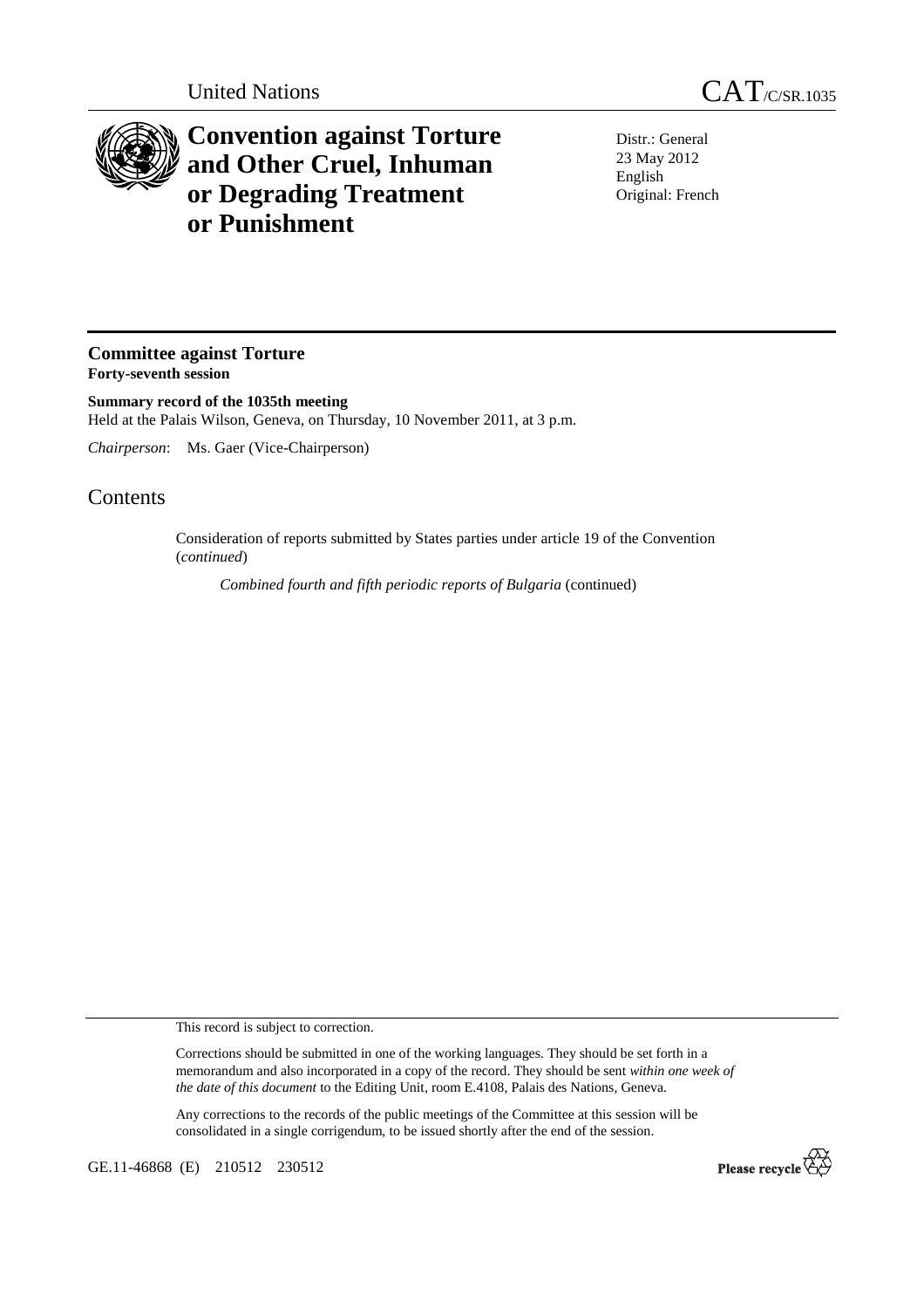*The meeting was called to order at 3.05 p.m.* 

 **Consideration of reports submitted by States parties under article 19 of the Convention** (*continued*)

*Combined fourth and fifth periodic reports of Bulgaria* (continued) (CAT/C/BGR/4-5; CAT/C/BGR/Q/4-5 and Add.l; HRI/CORE/l/Add.81)

1. *At the invitation of the Chairperson, the delegation of Bulgaria took places at the Committee table.*

2. **Mr. Tzantchev** (Bulgaria), referring to Bulgarian legislation on torture, said that the Criminal Code established the offences and punishment of all the acts targeted by the first article of the Convention. Among the relevant provisions of the Criminal Code was article 287 addressing bodily injury, which punished a public official's use of unlawful means of coercion to obtain information or a confession; article 143, which addressed coercion more generally; and article 131, which provided that aggravating circumstances could be found when bodily injury was inflicted by a public official in the performance of his or her duties. The procedural guarantees relating to the prohibition of torture were established in the Code of Criminal Procedure, as well as in the Enforcement of Penalties and Detention Act and in secondary legislation. Article 9 of Guideline No. Iz-2451 of the Minister of the Interior on the procedure followed by police when detaining persons in Ministry of the Interior establishments, regarding the furnishing and internal rules of premises for the accommodation of detainees and provided that "the actions of police authorities shall exclude the commission, provocation or toleration of any act of torture, inhuman or degrading treatment or punishment whatsoever ...".

3. A working group from the Ministry of Justice was currently drawing up a new draft Criminal Code. The Committee's observations regarding the definition of torture would be duly considered when drafting the section of the Code that could provide such a definition.

4. Regarding the situation of stateless persons, the relevant authorities were considering the matter and a decision was expected shortly.

5. Lastly, the Constitution of the Republic of Bulgaria stipulated that the laws and provisions relating to human rights could not be abolished or suspended, whatever the circumstances, which adequately ensured observation of article 2, paragraphs 2 and 3, of the Convention.

6. **Mr. Petrov** (Bulgaria), replying to questions about detainees' access to a lawyer, said that in April 2011 the Prosecutor General had published a directive that detainees must be allowed to meet with a lawyer in private within two hours of their arrest. The directive also stipulated that the lawyer must be allowed to meet the detainee within 30 minutes of arrival at the place where he or she was being held, such as a police station.

7. **Ms. Makeva-Naydenova** (Bulgaria) said that a scheme for civilian oversight of the police force had been operating since 2005 and had been the subject of a report by the NGO Open Society Institute, to which the Bulgarian Helsinki Committee had referred in a report to the Committee. Regarding the statements made in that report, she emphasized that the project had the full support of the Ministry of the Interior and that the authorities had been working for a number of years to implement the Bulgarian Helsinki Committee's recommendation regarding access to a lawyer for persons under arrest. Steps had been taken to address the gaps identified during the scheme's implementation, notably the introduction of disciplinary measures for failing to observe the provisions regulating the right of access to a lawyer, or requiring a daily supply of information on the number of persons that had requested the services of a legal counsel and the response to those requests. Furthermore, the recommendations outlined in the Open Society Institute's report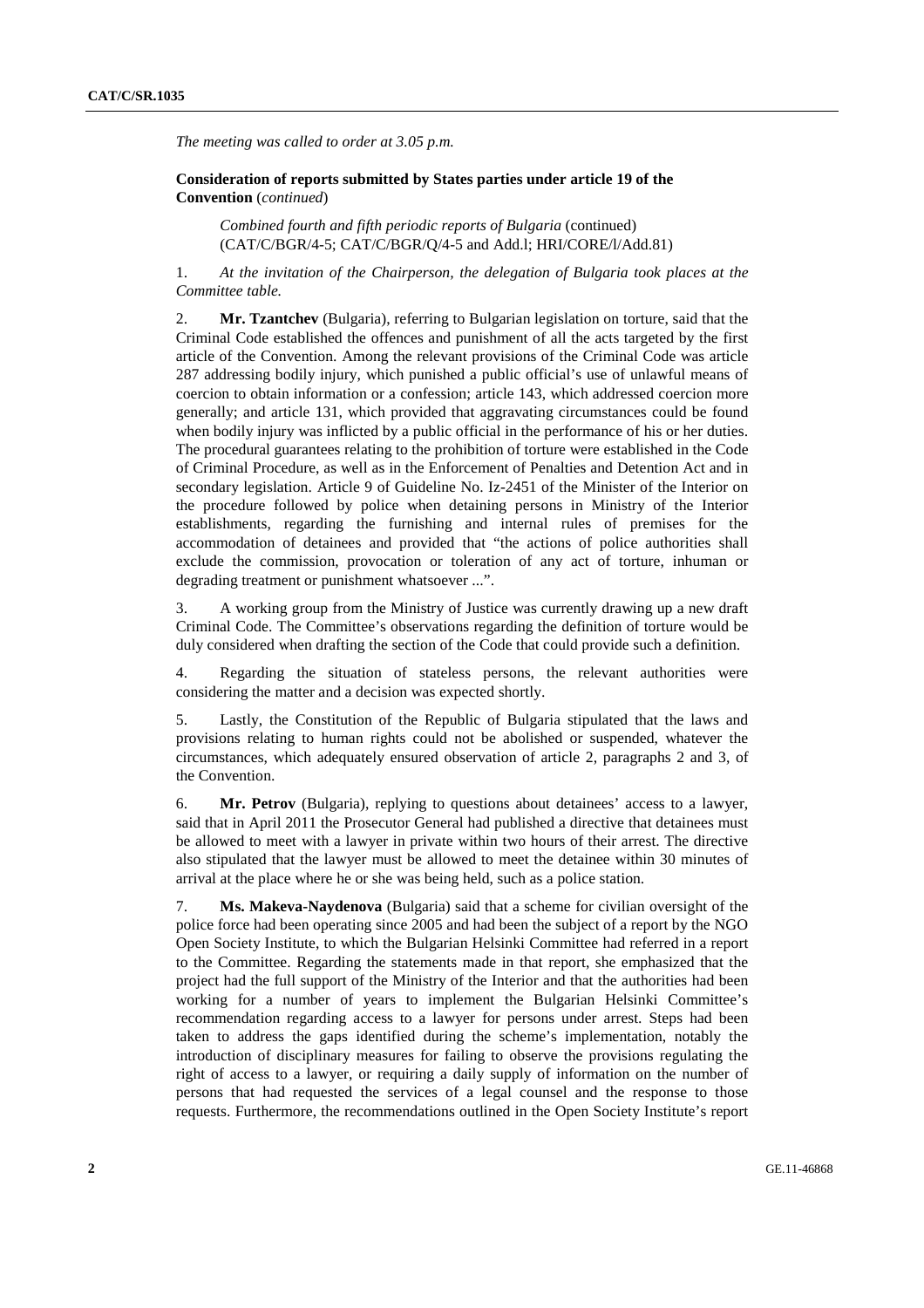had been examined in detail in order to plan their implementation. Also, the NGO responsible under the project for monitoring the maintenance of records had indicated that the recommendations made in that regard had been taken into consideration and that the records were now adequately maintained and accessible.

8. The independence of the Ministry of the Interior Inspectorate was guaranteed by law. It was not subordinate to any agency and its inquiries were fully independent. The Inspectorate ensured that any complaint of violence made against a police officer was investigated and that the findings were publicized. Once it had been established that human rights had been violated or that a police officer had failed in his or her duty, disciplinary measures were taken. Indeed, contrary to the statements of the Bulgarian Helsinki Committee, data on police officers who had been subjected to disciplinary measures had been submitted to the Committee. In that regard, between 2005 and 2011, the Inspectorate had investigated 37 complaints against police officers, and disciplinary measures had been taken against 35 police officers, and 2 of them had been relieved of their duties. In four cases the results of the investigation had been forwarded to the relevant prosecutor.

9. **Ms. Nikolova** (Bulgaria) said that her legislation felt that victims of crime, particularly of torture or ill-treatment, had the right to effective remedies, including fair compensation at a level set by the courts. A torture victim could file a civil claim for compensation as part of criminal proceedings, and if the parties or members of their family had suffered damage as a result of the criminal offence before the court, they could file a civil claim for compensation and be constituted as complainants. If the aggrieved party sustained serious personal injury but failed to initiate either of the procedures described, he or she could request compensation under the Assistance and Financial Compensation to Crime Victims Act. Victims of crimes covered by the Convention were also able to initiate proceedings under the State and Municipal Liability for Damages Act, which imposed liability on the law enforcement authorities liable for harmful actions. In that case, the compensation conditions were those defined by the State and Municipal Liability for Damages Act. It should also be noted that in conformity with the Mediation Act, the National Association of Mediators had come up with various proposals and drafts for amendments to the Criminal Code and the Code of Criminal Procedure, aimed at making mediation an effective institution that would contribute to the swift and fair compensation of aggrieved parties including, where possible, victims of torture.

10. **Ms. Petrova** (Bulgaria) said that the prison overcrowding problem remained a complex one that was difficult to resolve. The authorities had adopted a programme for 2008–2015 to improve prison conditions; it had been updated through two additional action plans adopted in 2010. The programme allocated 20 million leva to prison system improvements and, while it was true that much remained to be done, good progress had been made. Furthermore, between 2008 and 2010, Lovech, Vratsa, Burgas and Pleven prisons had been renovated and modernized. In 2012, a new closed facility, with a capacity of 450, would start receiving inmates to reduce the pressure on Vratsa prison, and in 2013 the opening of a new facility would ease overcrowding in Varna prison. The authorities were also trying to resolve the problem by making increased use of conditional release, pardons and other alternatives to imprisonment. The year 2011 had seen 1,014 prisoners granted conditional release and 45 pardoned.

11. **Mr. Petrov** (Bulgaria) said that the main alternative to prison applied by the courts was probation. The number of persons who had been granted probation had increased substantially, rising from 2,000 in 2005 to 16,000 in 2009. Approximately 52 per cent of those found guilty during that period had been placed on probation, which had proved to be a very effective means of reducing the prison population.

12. **Ms. Petrova** (Bulgaria) said that in 2010, some 10,000 persons had been placed on probation, thus preventing worse overcrowding in prisons.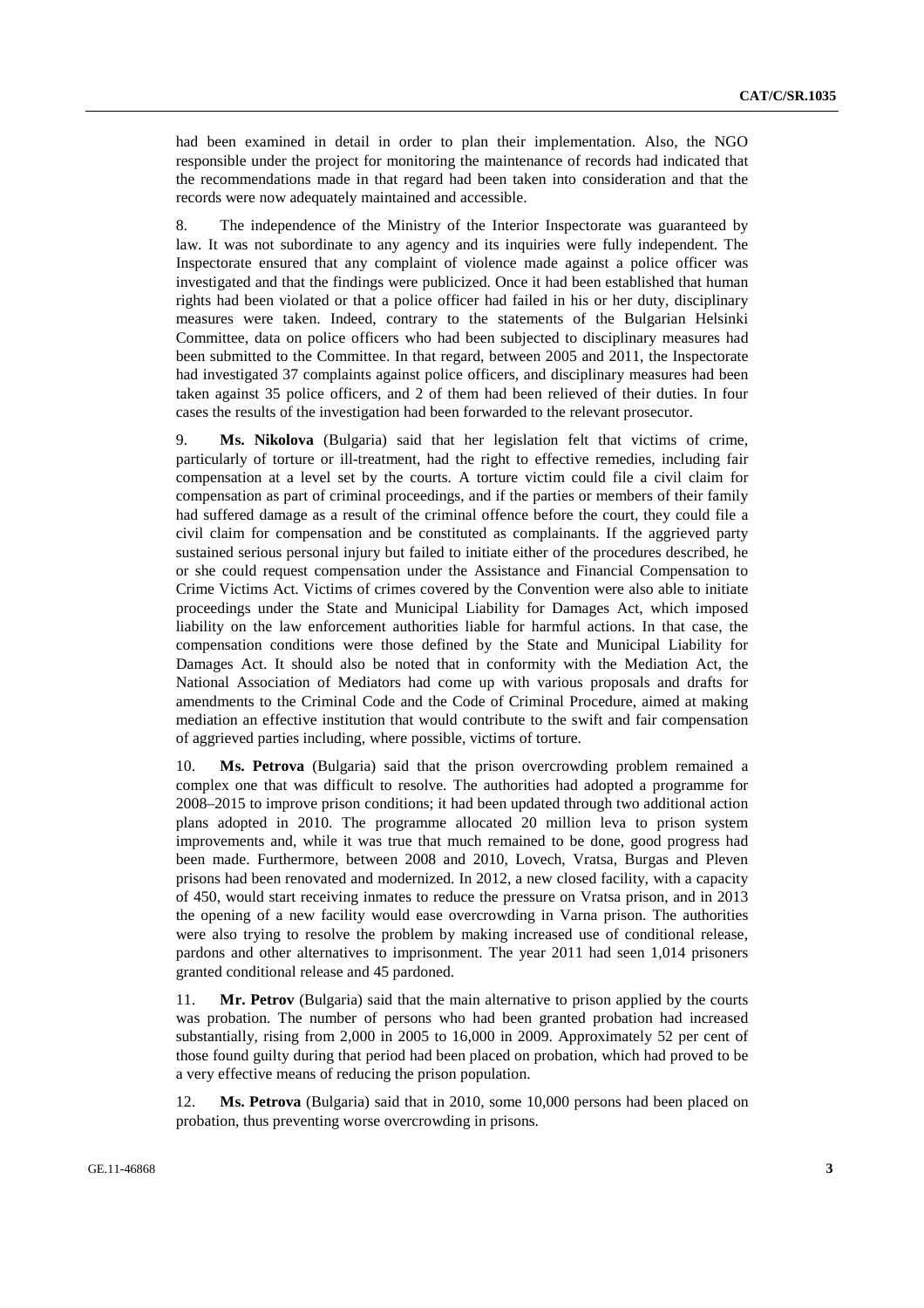13. Incommunicado detention of prisoners was a disciplinary measure decided on by a court in cases where a prisoner posed a risk to the lives and safety of other detainees or prison staff, and could last from two weeks to two months. The conditions for incommunicado detention were determined by legislation compliant with international norms: those in such detention were separated from other detainees but were not deprived of mail, physical exercise or a daily walk. Incommunicado detention was, in practice, a measure rarely applied.

14. Management of prison staff was complicated and, owing to a dearth of candidates, it was difficult to fill positions. With regard to inter-prisoner violence, all incidents, including verbal abuse, were recorded by staff, which no doubt explained the high figures published. Prison governors were required to justify the disciplinary measures they imposed.

15. **Ms. Makeva-Naydenova** (Bulgaria) said that metal bars had long been removed from police stations and it was now illegal to handcuff prisoners to them.

16. The Ministry of the Interior had taken concrete steps against police misconduct by introducing a special system to record complaints of violence, making investigations obligatory and requiring that evidence collected during internal investigations were transmitted to the prosecutor. Once an offence had been established, the perpetrators, and sometimes their immediate superiors, were penalized. Regarding the independence of investigations, the Code of Criminal Procedure stipulated that accusations against police officers were to be investigated by magistrates and not by the police. All police officers received training in the regulations governing the use of force and firearms, based on international standards. Primary and secondary legislation stipulated that police officers could use firearms only in exceptional circumstances and as a last resort.

17. **Mr. Tzantchev** (Bulgaria) said that training for new prison staff focused in particular on detecting signs of ill-treatment and drug use, and included the participation of doctors. In addition, any death of a prisoner was immediately brought to the attention of the prosecutor.

18. **Mr. Petkov** (Bulgaria), referring to the accident at Katunitsa that had cost a young man his life and given rise to hate speech, said that criminal proceedings were under way. A suspect was being held and charges had been brought against him. Unfortunately, some people had tried to exploit the incident for political ends, but such attempts had been categorically condemned by the Government and civil society. An inquiry had been opened to ensure that such violent excesses did not recur, particularly with regard to incitement to hatred, racial violence and ethnic intolerance. The scope of legislation on incitement to hatred had been expanded and the dissemination of speech inciting hatred or discrimination, particularly through the media, was punishable by 1 to 4 years in prison and a minimum fine of equivalent to  $E2,500$ . Several of the hundred or so people who had demonstrated following the accident had been convicted and the police, while observing legal guarantees of the freedom of assembly and association, had intervened, notably among the Roma community, to prevent tensions from escalating. The Government had also launched a Roma integration framework plan for 2010–2020 focusing on education, health and housing.

19. The Ombudsman was elected by the National Assembly and operated independently and in conformity with the Constitution, domestic legislation and the international treaties to which Bulgaria was party. The Office of the Ombudsman was responsible for protecting the best interests of the child, monitoring respect for fundamental rights and offering certain groups protection from intolerance and discrimination. It could also appeal to the Constitutional Court and visit places of detention. Having filed a request for accreditation as a national human rights institution in accordance with the Paris Principles, the Office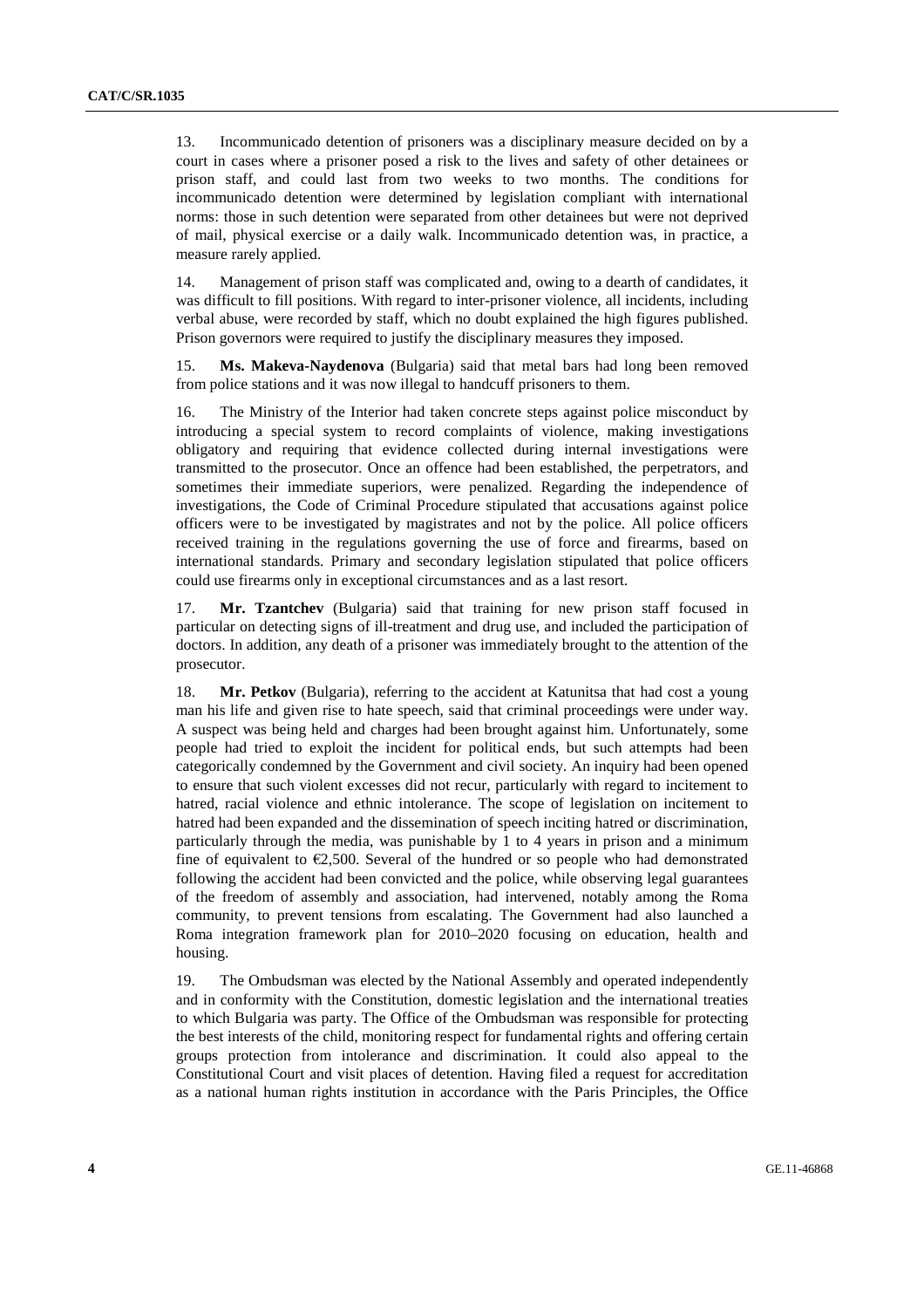was awaiting the decision of the International Coordinating Committee of National Human Rights Institutions.

20. **Mr. Petrov** (Bulgaria) said that he would attempt to provide an insight into the structure of the Bulgarian judicial system. Its independence had been strengthened, particularly by the establishment in 2007 of the Inspectorate of the Supreme Judicial Council, mandated to monitor magistrates' performance without affecting their independence. The Inspectorate acted on its own initiative or at the request of citizens or the authorities, rendering it a valuable tool for civil society.

21. Magistrates, judges and prosecutors were not immune from justice; they could be charged for offences without the approval of the Supreme Judicial Council or the National Assembly. Apart from the establishment of the Inspectorate, worthy of note was the strengthening in 2008 of the powers of the Ministry of Justice, which had from then on administered the budget and managed the judiciary's assets, and could propose the appointment, promotion or dismissal of magistrates. In 2011, the most recent amendment to the Judiciary Act had established the principle of open recruitment and competitive promotion; any lawyer could submit an application, which was assessed by a committee before being forwarded to the Supreme Judicial Council. Furthermore, all the Council's decisions were subject to effective checks by the Supreme Administrative Court.

22. Regarding the admissibility of confessions obtained through torture, article 116 of the Code of Criminal Procedure stipulated that neither charges nor convictions could be based on the statements of the defendant alone. Despite the absence of statistics, it was a fact that the Bulgarian courts observed article 15 of the Convention. Indeed, the Supreme Court had acquitted a former Prime Minister accused of conspiracy at the end of the 1990s, once it had been established that he had been the victim of violence on the premises of the Ministry of the Interior.

23. **Ms. Makeva-Naydenova** (Bulgaria) said that the 2005 Protection against Domestic Violence Act fully conformed to all relevant and applicable international norms and had made for significant advances, notably owing to the reversal of the burden of proof in favour of the victim and the recognition of all forms of domestic abuse, including psychological abuse. In 2009, the Act had been amended to establish the offence of emotional abuse, particularly as perpetrated against children within the family. Each court held a special register in which all cases of domestic abuse were recorded. In 2009, the courts had issued 1,271 protection orders, lasting from 3 to 18 months, compared to 1,408 in 2010. The Act stipulated that a protection order could be awarded on the sole basis of a victim's statement, without need of further proof.

24. **Ms. Nikolova** (Bulgaria) said that the action plan, for Vision Children's Deinstitutionalization, was based on a new approach to child placement and to children's care and services. Bulgaria would endeavour in future to favour family-type environments when placing children, focusing on individual evaluation of children's needs and helping them to integrate into society in adulthood. The first project implemented under the action plan focused on placing children with disabilities in foster families, whereas before they had been systematically placed in institutions. Bulgaria also aimed to place the great majority of children with disabilities in larger cities, where they would have better access to high-quality care and services.

25. **Ms. Andreeva** (Bulgaria) said that the National Strategy on Migration, Asylum and Integration 2011–2020 aimed to strengthen cooperation between the State Agency for Refugees, the Ministry of Foreign Affairs and the Border Police in order to accelerate the processing of asylum applications, introduce more transparent asylum procedures and put an end to the detention of asylum seekers in closed centres. She emphasized that all asylum seekers received the same medical care and had access to the same social services as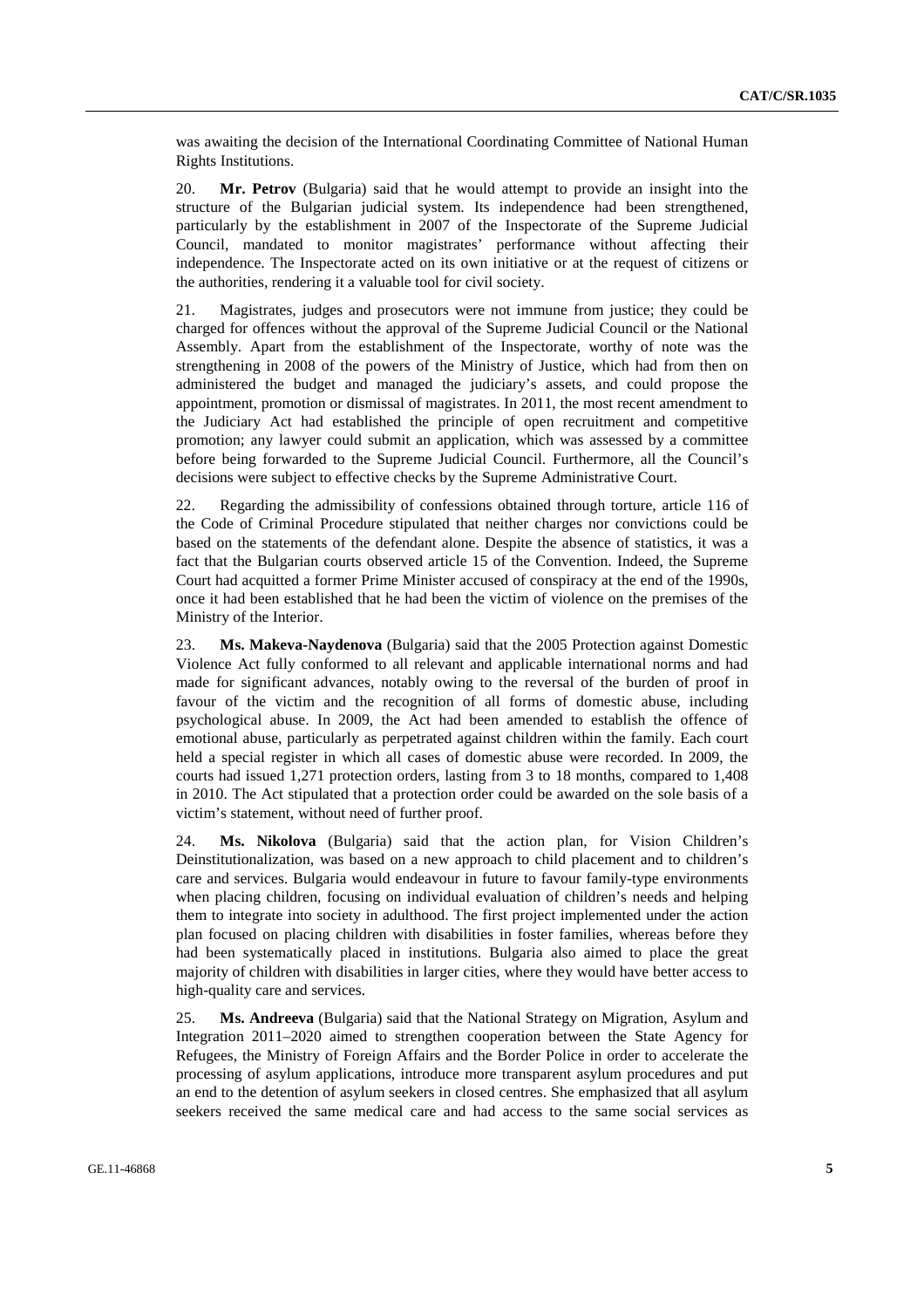Bulgarian citizens. Contrary to the allegations transmitted to Committee members, the State had not suspended free legal aid for asylum seekers.

26. **Ms. Kleopas** (Country Rapporteur) said that she was not satisfied with the delegation's explanations of the definition of torture and considered it essential for the State party to include the offence of torture in its criminal law. She requested further information on the new regulations on police use of firearms; the proceedings initiated and sanctions imposed on police officers for use of excessive force, and the measures of redress and compensation offered to victims; and the training given to investigators of cases of torture and ill-treatment, particularly in the Istanbul Protocol. She would like to have statistics on investigations held, prosecutions brought and penalties imposed in cases of domestic violence. Information available to the Committee alleged that criminal proceedings could be launched only on the basis of an official complaint from the victim, a practice which did not conform to article 12 of the Convention. She drew attention to the conclusions of the Special Rapporteur on the independence of judges and lawyers, after visiting Bulgaria from 9 to 16 May 2011 (http://www.ohchr.org/en/NewsEvents/Pages/DisplayNews.aspx? NewsID=11020&LangID=E), regarding the judiciary's lack of independence and the inadequacy of the financial and human resources allocated to legal aid, and invited the Bulgarian delegation to comment on those conclusions. She wished to know what followup action was being taken on recommendations by the European Commission against Racism and Intolerance that Bulgaria should prosecute and penalize racist offences, and should include a provision in its Criminal Code allowing racial motivation for a crime to be considered an aggravating circumstance. Lastly, she invited the Bulgarian delegation to reply to the questions already asked concerning forced marriages of persons aged 14 to 20, and NGO access to places of detention, in particular the reasons why the Bulgarian Helsinki Committee required advance authorization to visit police stations.

27. **Mr. Wang** Xuexian (Country Rapporteur) said that he would like specific examples of cases in which victims of torture and ill-treatment had obtained compensation. In particular, he asked what action had been taken by the State party in response to communication No. 257/2004 *Keremedchiev v. Bulgaria* lodged with the Committee. Regarding children with mental disabilities who had died due to neglect in specialized State institutions, he enquired whether those responsible had been convicted and whether the victims' families had been compensated.

28. Noting that, according to paragraph 144 of the written replies (CAT/C/BGR/Q/4- 5/Add.1), 1,265 foreigners had been expelled between 2005 and 2011, he asked whether any of them had sought asylum. In conclusion, he requested detailed information on the conditions under which the expulsion of Roma had taken place in 2009–2010 and asked whether the anti-Roma violence in Katunitsa had led to investigations and prosecutions.

29. **Mr. Bruni** asked whether the State party intended to discontinue the practice of solitary cells as a disciplinary measure, which had devastating psychological consequences for detainees. He recalled the case of two Palestinian refugees who had been expelled from Bulgaria to Lebanon, where they had been allegedly tortured, and asked how the State party ensured that it fulfilled its obligations under article 3 of the Convention, particularly with regard to the thorough review of the risk of torture before an individual was expelled to another State.

30. **Mr. Mariño Menéndez** asked under what conditions Bulgaria resorted to incommunicado detention and how long that detention could last. It would be useful to learn whether there was an urgent appeal procedure allowing persons whose asylum application had been rejected to have their arrest and expulsion suspended while waiting for the competent authorities to decide on their case.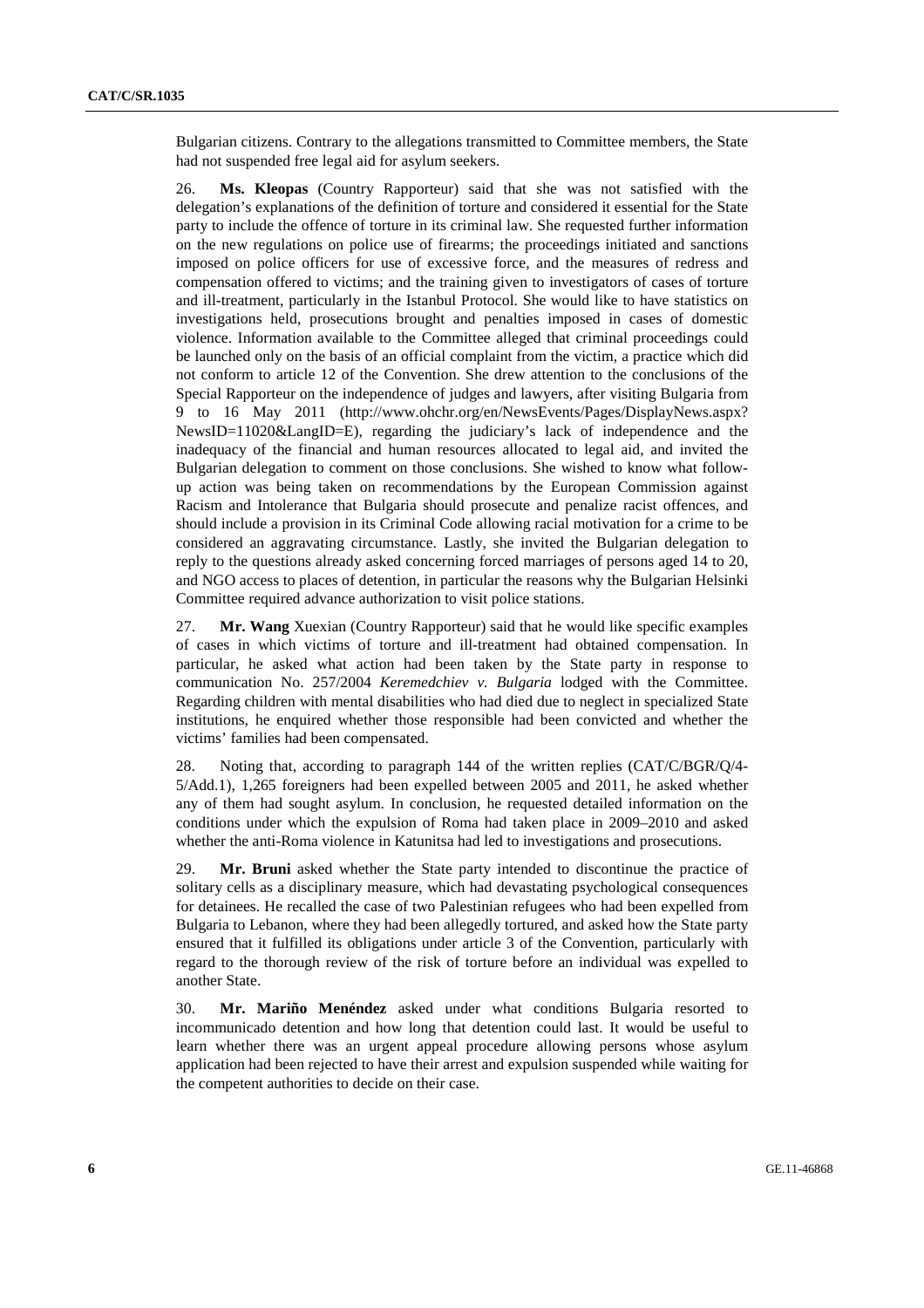31. **Ms. Sveaass** said that she would like to know whether alternative measures to imprisonment had contributed to a reduction in both prison overcrowding and violence among prisoners. She would also appreciate information on measures taken to reduce the numbers held in institutions. She would be grateful if the delegation could provide up-todate information on the results of the investigation led by the Prosecutor General into the deaths of 166 children, and 30 cases of child abuse. Similarly, information on the judicial guarantees applicable to involuntary hospitalization would be welcome. In addition, what measures had the authorities taken following the violent attack on five Jehovah's Witnesses in Burgas?

32. **Ms. Belmir**, after thanking the delegation for their detailed replies, asked why the rule on the tenure of judges applied only to senior judges, which was, at best, surprising. Security of tenure was in fact a fundamental guarantee ordinarily extended to all judges. It appeared that conditions for persons sentenced to life imprisonment were especially difficult, particularly during the first 5 years of their term. It would be interesting to hear the delegation's comments on the matter. Lastly, the Committee would be interested to learn whether 14-year-olds were subject to criminal penalties.

33. **Ms. Andreeva** (Bulgaria) said that the transit centre in Pastrogor could not be opened in 2009 due to delays in construction but that it should nonetheless be operational by the end of 2011, since the required additional funds had been allocated. The centre would be an open institution with modern facilities, including Internet. One wing would be reserved for young people, and asylum seekers would no longer be placed alongside foreigners awaiting expulsion or escort to the border.

34. **Mr. Petrov** (Bulgaria) said that, in conformity with article 32 of the Criminal Code, minors under 14 years of age were not criminally responsible. Criminal responsibility of minors aged 14 to 18, however, could be invoked if it had been established that those concerned were capable of discernment at the time of their actions. Furthermore, in conformity with the general provisions of article 62 of the Criminal Code, minors could have their sentences reduced and judges were obliged to favour alternative measures to imprisonment, such as conditional release or a suspended sentence. It should also be noted that when minors were sentenced to a prison term — a measure that could only be applied as a last resort — the court could exempt them from serving the sentence and place them in residential care, as provided by article 64 of the Criminal Code. As of 11 July 2001, 65 minors were serving a prison term in Bulgaria, which was less than 1 per cent of the prison population. Regarding the tenure of judges in Bulgaria, it should be clarified that all Bulgarian judges, regardless of rank, could be dismissed by the Supreme Judicial Council.

35. The incidents at Katunitsa had led to 38 investigations based on articles 161 and 162 of the Criminal Code which criminalized acts of racial hatred and incitement to racial hatred. The delegation would provide the secretariat with a document listing all the prosecutions brought and all the sentences handed down on the basis of those two articles. The attackers of Jehovah's Witnesses in Burgas had indeed been prosecuted, and eight of them had been found guilty.

36. Article 131 of the Criminal Code provided that NGO access to defendants needed to be authorized by the Prosecutor General or the courts in order to monitor human rights compliance. The provision was aimed at ensuring that preliminary investigations were effective and it did not prevent defendants from receiving personal visitors. In practice, it was very rare for NGOs to be refused access to a defendant.

37. With regard to the deaths of minors placed in institutions for children with mental problems, thorough investigations had been carried out under the supervision of the upper echelons of the prosecution service. However, it had not been possible to bring criminal cases since, due to the time-lapse — over 10 years in some cases — the necessary evidence